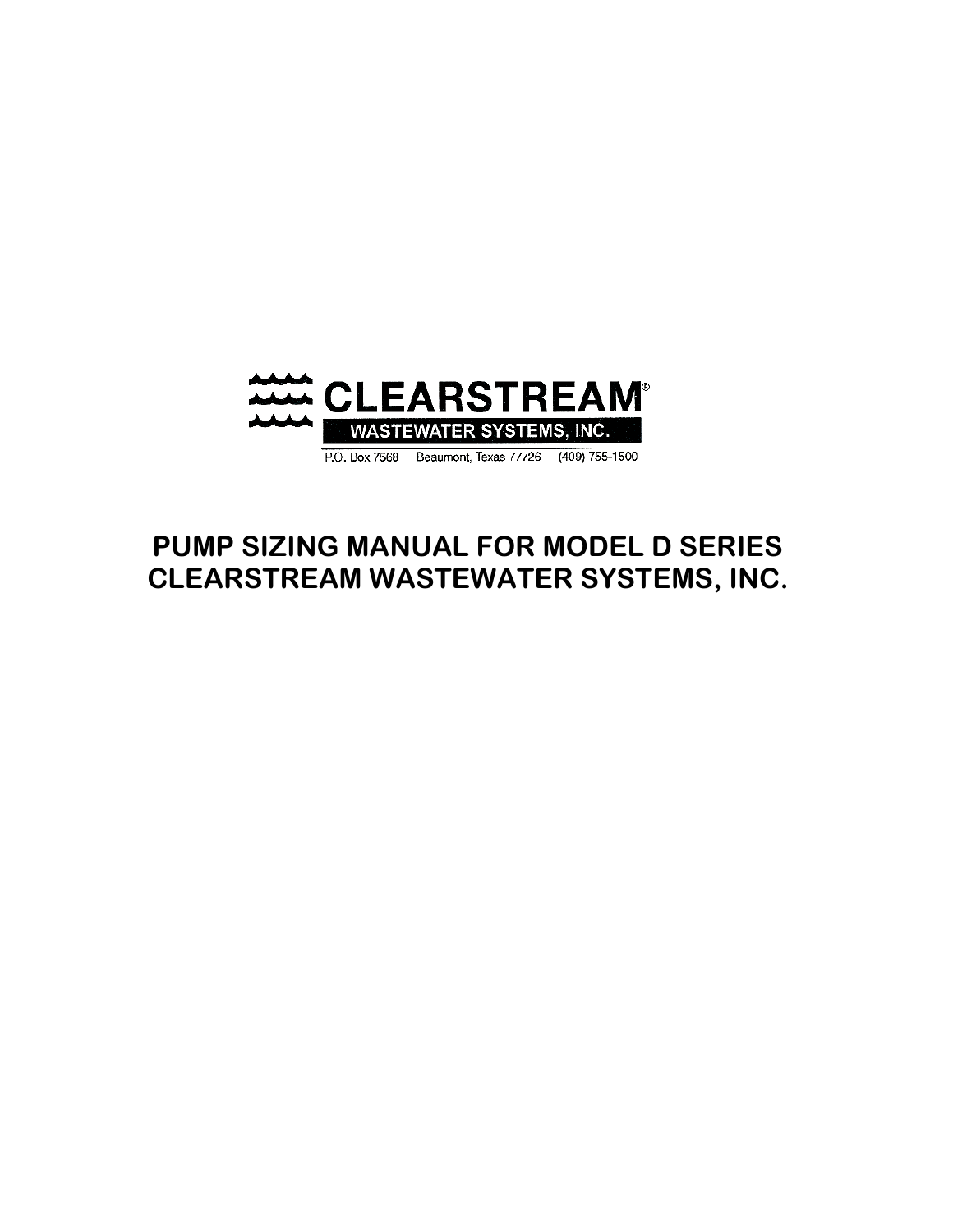This procedure enables the setup of the Denitrification System for Clearstream Wastewater Systems, Inc. Model D series. Standard recycle rate of 60% of daily flow from pump chamber back to pre-treatment chamber is required for initial system set up. Level of denitrification can be achieved by field adjustment of recycle percentage based on specific site conditions.

There are two pertinent data points needed to make the calculation:

- 1. The estimated daily flow (gpd) of the facility.
- 2. The actual gallons per minute (gpm) being discharged into the disposal field for absorption.

Once this information is established, use the formula below to calculate the required pump size to properly meet the system and disposal field needs.

 $X + (X \times R) + F = P$ 

- $X =$  Effluent disposal in gpm
- R = Recycle percentage back to pre-treatment from pump chamber
- $F =$  Drip field continuous flush gpm to pump chamber
- $P =$  Pump size minimum gpm required

EXAMPLE 1: Drip Disposal System with continuous flush using P20 Pump

Drip field allows 10 gpm to discharge into soil.(X)

Recycle percentage is 60% (.60) (R)

Field continuous flush rate is 1 gpm.(F)

 $10 + 6 + 1 = 17$  (P) minimum gpm pump required

At minimum operating pump pressure (30 psi), the Clearstream P20 pump delivers 22 gpm so 22 gpm – 17 gpm = 5 gpm excess pump capacity would be discharged back into the pump chamber directly from the pump.

Note: Field flush (F) is not required for Drip designs that do not use Clearstream continuous flush method for flushing or for pressure dosing designs.

EXAMPLE 2: Pumped Discharge or Pressure Dose Disposal System without continuous flush using P20 Pump

Pumped discharge or pressure dose field requires 12 gpm discharge to disposal grid.(X) Recycle percentage is 60% (R)

 $12 + 7.2 + 0 = 19.2$  (P) minimum gpm pump required

Clearstream P20 pump delivers 26 gpm at open flow so 6.8 gpm excess pump capacity would be discharged back into pump chamber directly from the pump.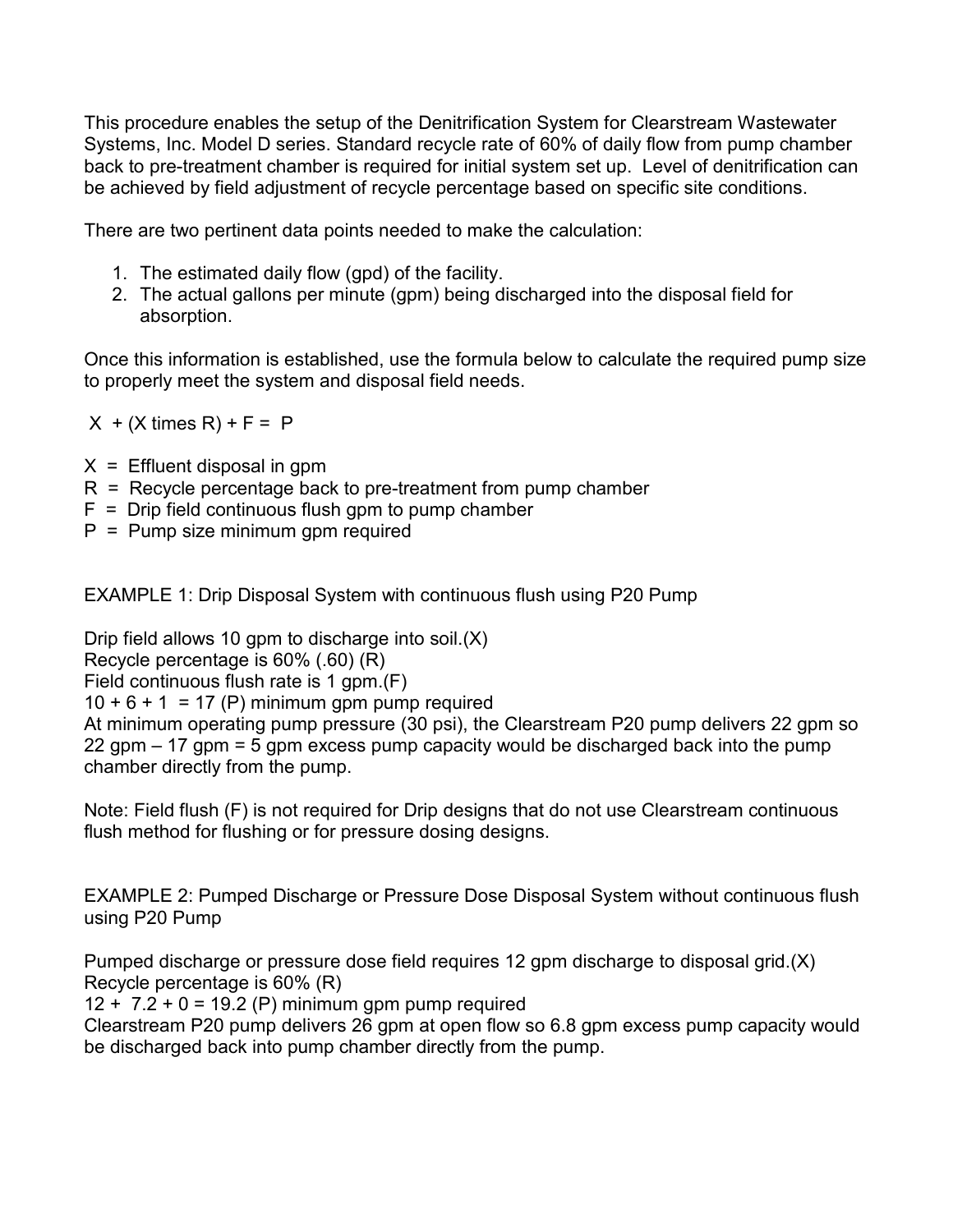EXAMPLE 3: Drip Disposal System without continuous flush using P35 Pump

Drip field allows 20 gpm to discharge into soil  $(X)$ Recycle percentage is 65% (R) Field continuous flush rate 0 gpm  $20 + 13 = 33$  (P) At minimum operating pump pressure (30psi), the Clearstream P35 pump delivers 34 gpm so 34gpm – 33gpm = 1 gpm excess pump capacity would be discharged directly back into pump chamber.

### SELECTING PUMP SIZE

In our examples the Clearstream P20 and P35 pumps are used. For Drip irrigation application, Clearstream recommends operation at a minimum of 30psi to ensure spin filter cleaning. At 30psi the Clearstream P20 provides 22gpm, using the P35 it provides 34gpm.

Other disposal applications may require higher volumes such as in pressure dosing, the P20 provides @ open flow, 26gpm, the P35 @ open flow provides 39gpm, refer to the chart in drawing B.

In some larger disposal system designs a separate discharge pump to the disposal field may be required. In those applications the Clearstream pump can be used exclusively to recycle back to the pre-treatment tank with the remainder of discharge being discharged to the pump tank.

### FLOW SETTINGS

Refer to drawing (A) for parts location:

- (1) Discharge Flow Control Valve
- (2) Flow Restrictor Assembly
- (3) Pressure Control Valve
- (4) 50 PSI Gauge
- (5) Recycle Flow Control Valve
- (6) Digital Water Meter

Begin by installing (#6) digital water meter inline with the Pretreat recycle line.

Set valve (#1) fully open.

Turn pump power ON and monitor gpm flow thru the digital meter.

The Flow Restrictor (#2) directs a controlled flow back into the Pretreat recycle line, to slightly increase this flow, partially close valve (#1). NOTE: Closing valve (#1) reduces field flow. If additional Pretreat recycle gpm is needed, open valve (#5) to supplement flow; an even higher gpm into Pretreat recycle can be obtained by closing off valve (#3).

Proper pump sizing requires minimal adjustment to obtain needed Pretreat recycle gpm.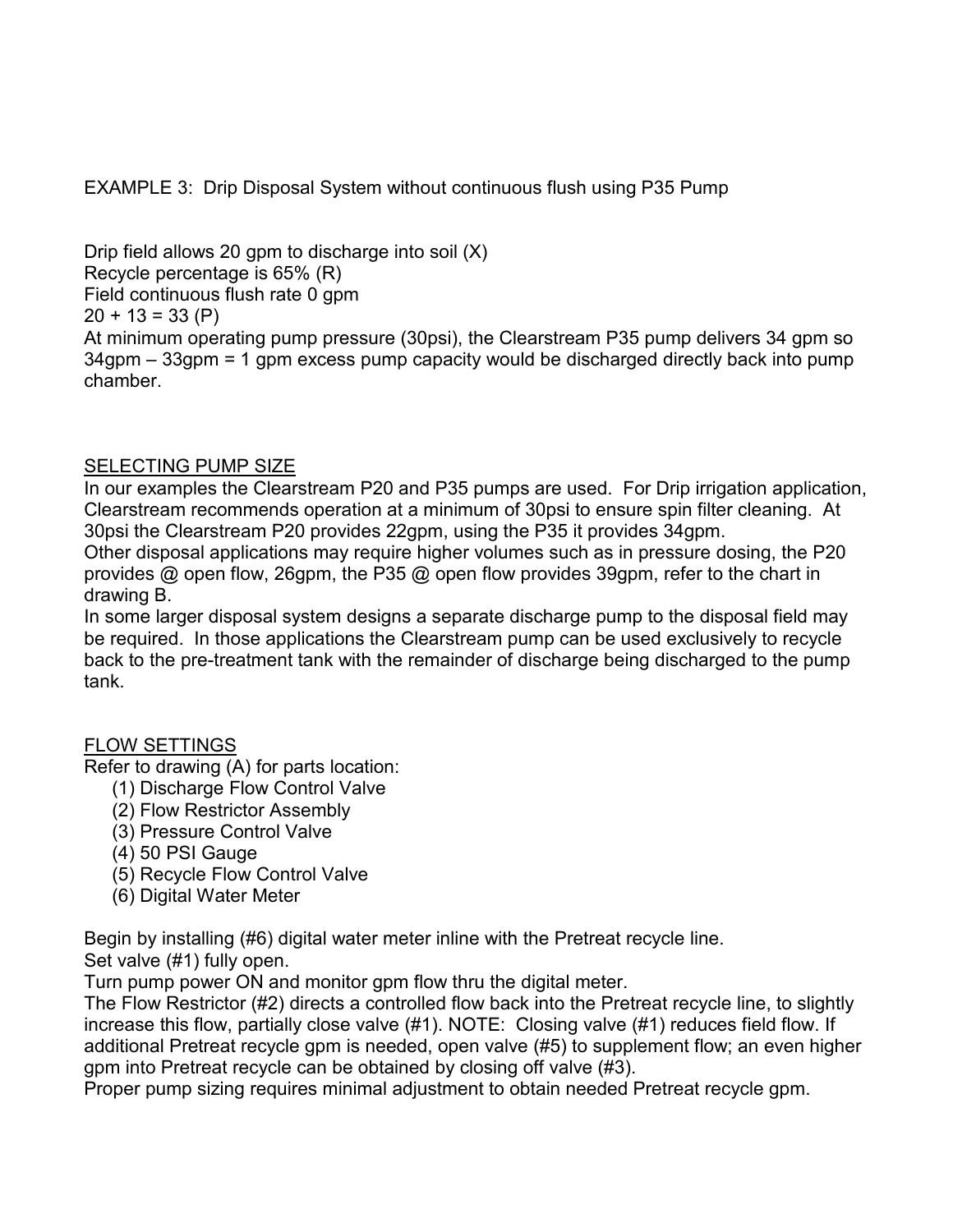#### SYSTEM DESIGN

#### EXAMPLE

5GPM @ 60 min per day = 300gpd usage disposed. 5GPM (60%) = 3GPM  $\omega$  60 min per day = 180gpd recycled to pretreat chamber.

FIELD DOSING CYCLES CALCULATION:

Typically there are 3 different time increments used for field dosing – 1hr, 1.5hr and 2hr. For denitrification systems it is preferred to use more frequent and shorter cycles.

DOSING  $\omega$  1hr intervals gives us 24hrs/1hr interval = 24 cycles each day.  $300$ gpd/24 cycles = 12.5gl per cycle. 12.5gl dose/5gpm =  $2.5$  min PUMP ON Set Clearstream Dosing Timer as follows: Each Dosing cycle =  $2.5$  min PUMP ON with 57.5 min PUMP OFF

DOSING  $@$  1.5hr intervals gives us 24hrs/1.5hr interval = 16 cycles each day.  $300$ gpd/16 cycles = 18.75gl per cycle 18.75gl dose/5gpm =  $3.75$  min PUMP ON. Set Clearstream Dosing Timer as follows: Each Dosing cycle = 3.75 min PUMP ON with 1hr. 26.25 min PUMP OFF.

DOSING  $\omega$  2hr intervals gives us 24hrs/2hr interval = 12 cycles each day. 300gpd/12 cycles = 25gl per cycle 25gl dose/5gpm = 5 min PUMP ON Set Clearstream Dosing Timer as follows: Each Dosing cycle = 5 min PUMP ON with 1hr. 55 min PUMP OFF.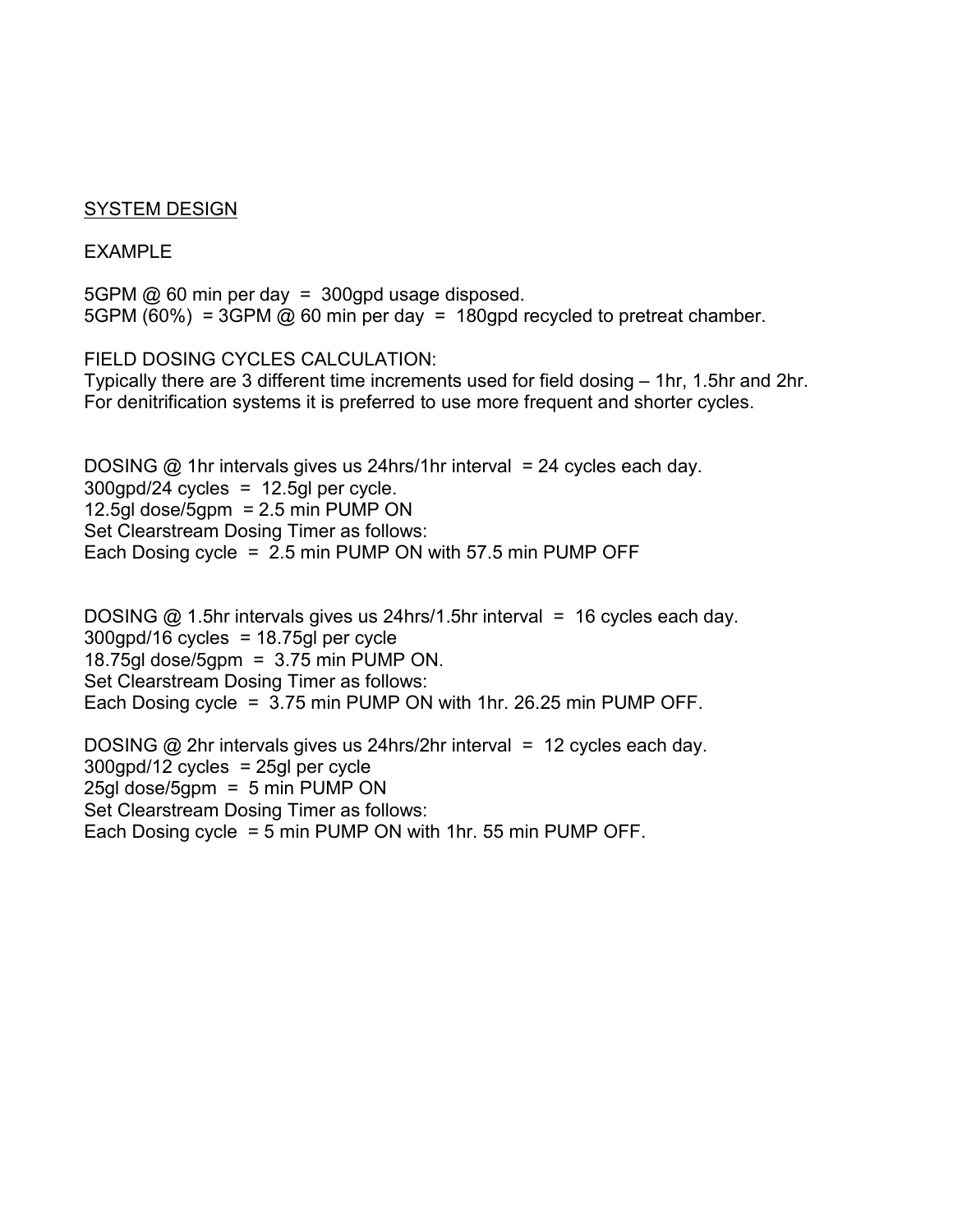

| PROPRIETARY AND CONFIDENTIAL<br>THIS INFORMATION CONTAINED IN THE DRAWING<br>IS THE SOLE PROPERTY OF CLEARSTREAM. ANY<br>REPRODUCTION IN PART OR AS A WHOLE<br>WITHOUT THE WRITTEN PREMISSION OF<br>CLEARSTREAM IS PROHIBITED. | <b>DRAWN BY</b><br><b>RC</b><br><b>CHECKED BY</b><br>--х-- | <b>DATE</b><br>04/25/2019<br>DATE<br>04/25/2019 | <b>DRAWING A</b>                      | $  \circledast  $<br>▐▊▆▚▚▚▞▜▐▞▞▆▓▞▞<br><b>WASTEWATER SYSTEMS, INC.</b><br><b>RESIDENTIAL . COMMERCIAL MARINE</b> |
|--------------------------------------------------------------------------------------------------------------------------------------------------------------------------------------------------------------------------------|------------------------------------------------------------|-------------------------------------------------|---------------------------------------|-------------------------------------------------------------------------------------------------------------------|
|                                                                                                                                                                                                                                | SCALE:<br><b>NTS</b>                                       | <b>SHEET</b><br>1 OF 1                          | DWG. NO.<br>DENITE PUMP SIZING MANUAL | Beaumont, Texas 77726<br>IP.O. Box 7568                                                                           |